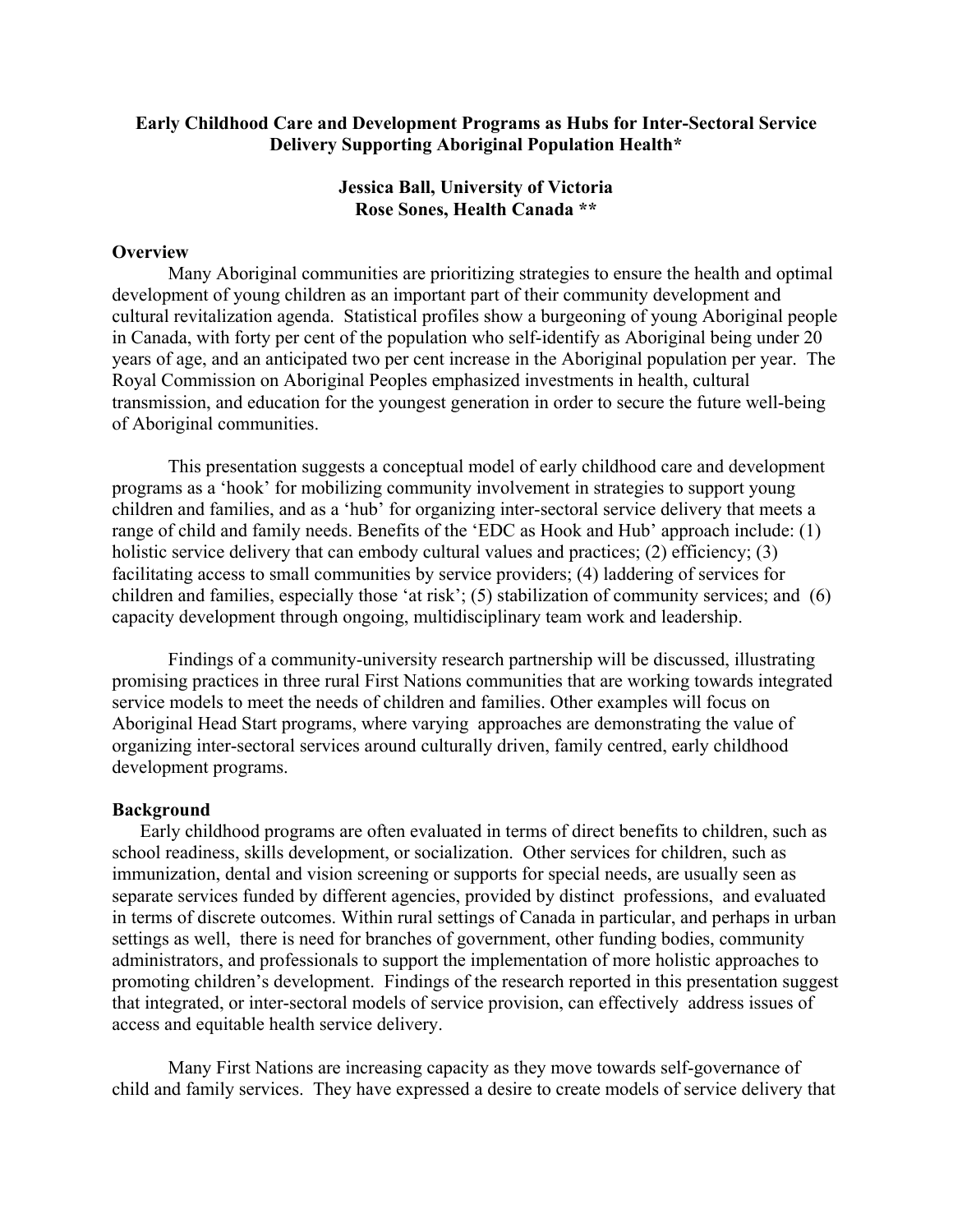reflect their holistic views of child and family well-being and their community-driven approach to achieving developmental and cultural goals. They seek to avoid the fragmentation and professional turfism so familiar in mainstream education, health, and social services, calling instead for the pursuit of 'aboriginal ways' for aboriginal people. Internationally, although early childhood centres have long been advocated as a means of addressing the effects of poverty, supporting good parenting and delivering public health programs, there is a persistence of more rhetoric than concrete examples of inter-sectoral services models. The promising approaches currently being explored by some First Nations in Canada warrant examination for lessons that may be applicable in other Aboriginal contexts and beyond.

#### **Research in Three First Nations Communities**

Three First Nations partnership programs serve as case examples to examine ways of effectively using culturally appropriate, community-based care as a hub for service delivery in rural and remote communities in BC. Each of the three partnering communities successfully graduated a cohort of students from a unique, university-accredited, two-year, diploma in child and youth care in 1999 (see [www.fnpp.org](http://www.fnpp.org/)). The program was specifically designed to provide culturally and locally relevant training focused on early childhood care and development. In 2003, four years after graduation, field researchers worked with community-based research collaborators to investigate the stage that the three communities had reached in implementing plans to mount early childhood care and development services and other programs aimed at improving developmental supports for young First Nations children and their families.

Across the study sites, 60 community members were interviewed individually and in group forums, including 27 of a total of 34 graduates from the training program, plus former instructors, parents with children in community programs, Elders, administrators, and service providers. Each person was asked about changes they observed in their community, how they thought children and families were benefiting, and what this meant to them culturally as well as in terms of needs they saw in their communities. Based on program records, two communities provided time series data about child care enrolment, waitlists, service provider qualifications, and service provisions.

Analyses highlighted several ways that centre-based early childhood care and development programs can function as a hub for enhanced health and social support service delivery. By four years after delivering training to community members, all three communities had mounted child care programs. Two had also implemented Head Start programs. All programs were thriving and were looking forward to expansion. All child care programs had waitlists for infant care. All 27 training graduates who were interviewed (representing 77% of the graduating cohorts) were working full-time as staff in their own community's child care program, with the exception of one graduate who was service director for a multiplex facility offering multiple services. All of the communities were taking steps towards integrating child health and development programs on site in their child care programs, and towards clear operational linkages between the child care program and other health, cultural, and social programs to benefit to children and/or parents. Differences among the communities offered opportunities to examine different program models and different ways in which they were working in the communities.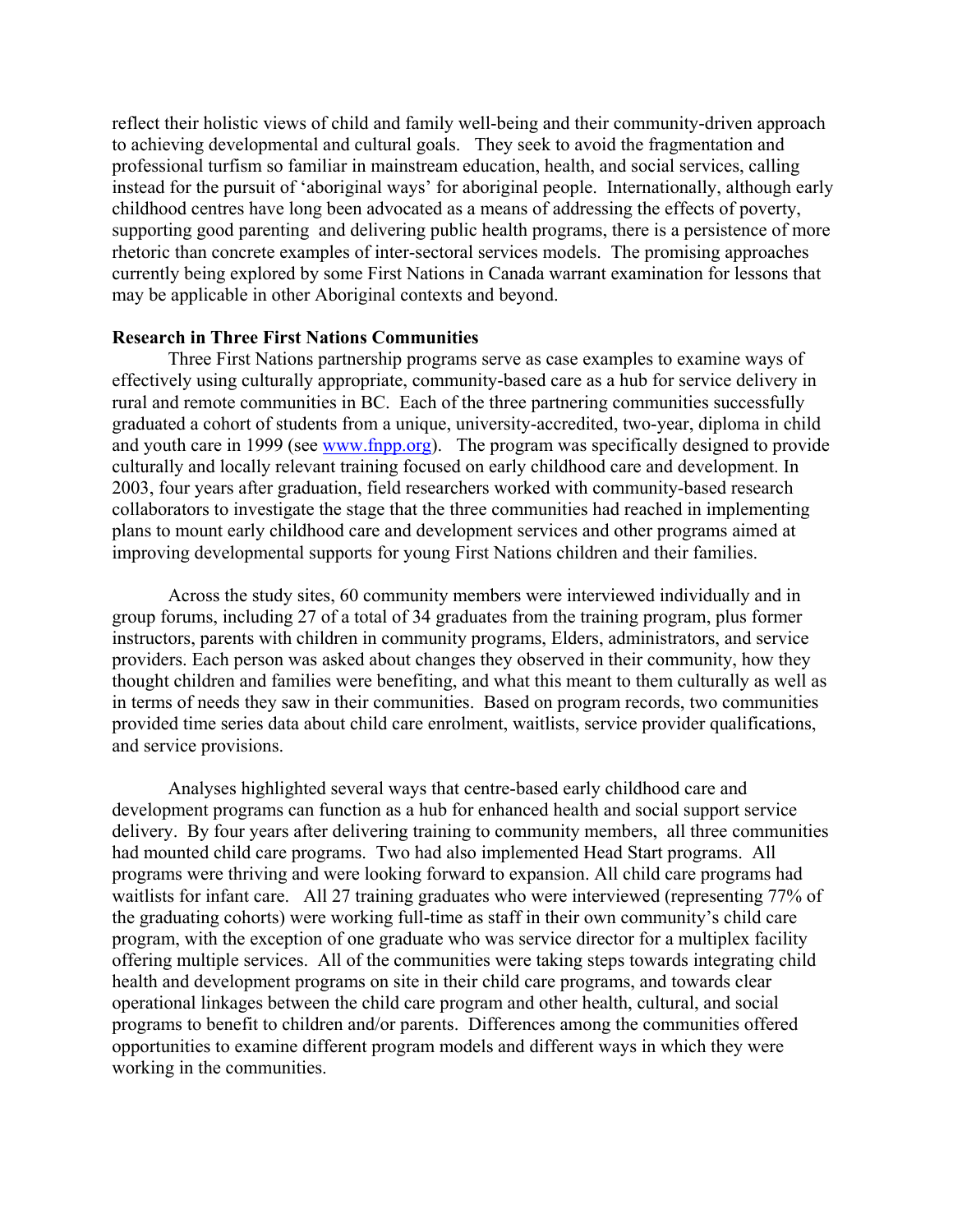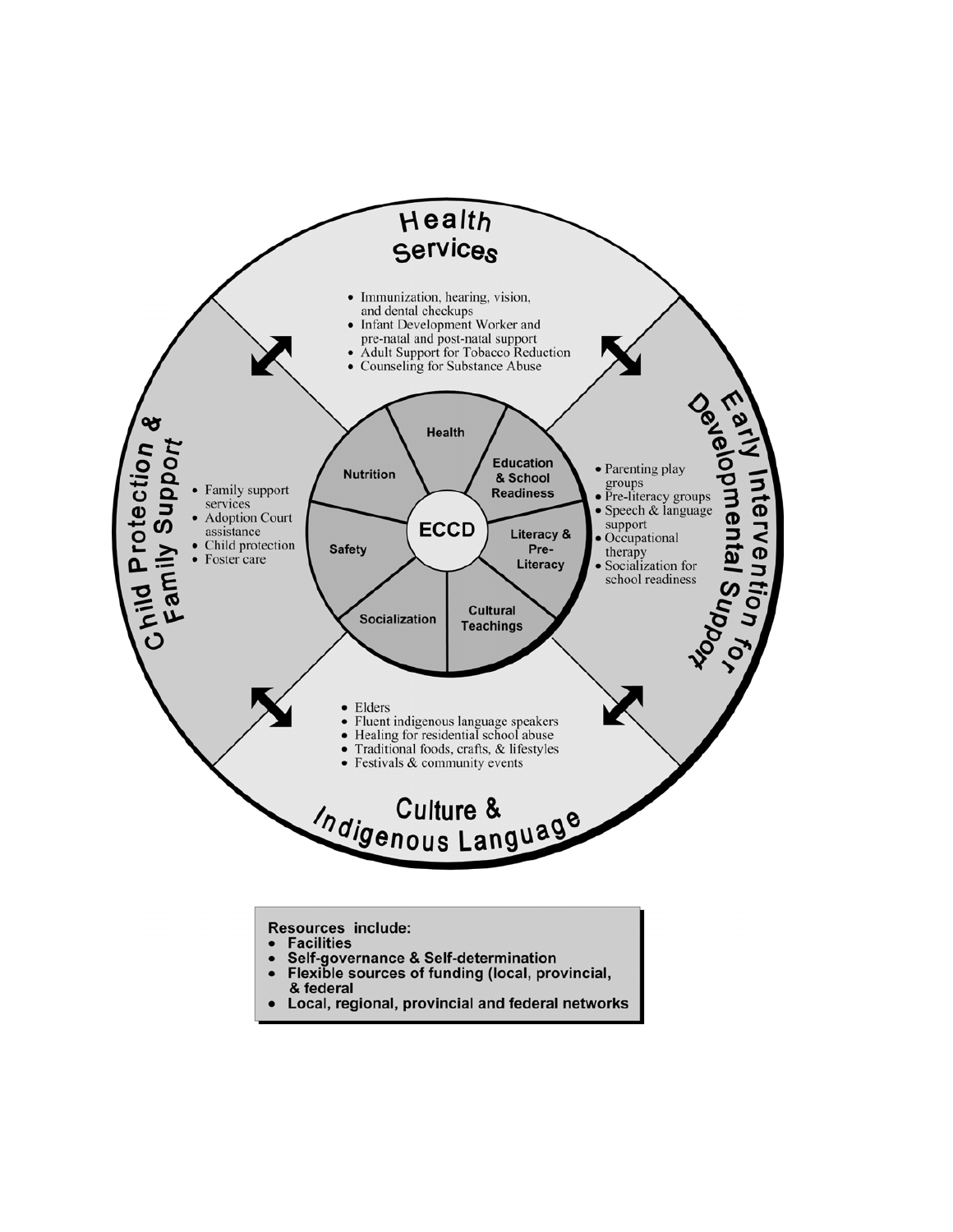# **Direct benefits to children.**

- Child health promotion through healthy snack programs, regular outdoor exercise, injury prevention training, and hygiene education.
- Development of school-readiness skills, literacy, and numeracy
- Enhanced socialization support including getting to know extended family members (as staff, Elders, and age-mates) and community members
- Cultural education, including beginning fluency in heritage language

# **Direct benefits to families**

- Enabling parents to obtain and sustain employment, return to training or upgrading, or pursue personal health and healing
- Transmission of cultural knowledge and education to parents through their children in songs, dances, and ways of being
- Spin-off programs such as Mother Goose language development, Best Babies, and social clubs, offering parent support and education
- Support for parents of special needs children by providing respite, reinforcing interventions being implemented in the home, supporting or facilitating access to specialized service providers, and supporting early identification of risk and special needs

# **Secondary benefits to children**

- Speech and language development support through professional training by program staff, spin-off programs such as Mother Goose and early literacy programs
- On-site speech and language assessment and referral
- On-site intervention programs and referral for children needing extra support
- Ready contact between public health and the child for regular immunizations, vision and hearing testing (uneven access depending on structure of external services. The most successful model was an integrate child care'/health service community centre)
- Development of a community of children who were knowledgeable about healthy habits
- Emergency care for children during power outages, floods, and family crises until family members can respond
- Ability to keep children under child protection or mandatory supervision orders at home in the community because of the availability of qualified staff at the child care centre and an integrated laddering of other services
- Support for children with special needs who otherwise might need diagnosis or treatment in distant urban centres (typically 1 to 3 hours distant by car)

## **Secondary benefits to community**

- Development of high quality child care role-modeling
- Stabilization of adult employment in the community
- Development of leadership and administrative capacity
- Enhanced school readiness for many children resulting in improved early school adjustment and performance
- Enhanced relations between children and Elders, and between adults and Elders due to cultural involvement and sharing in the child care program.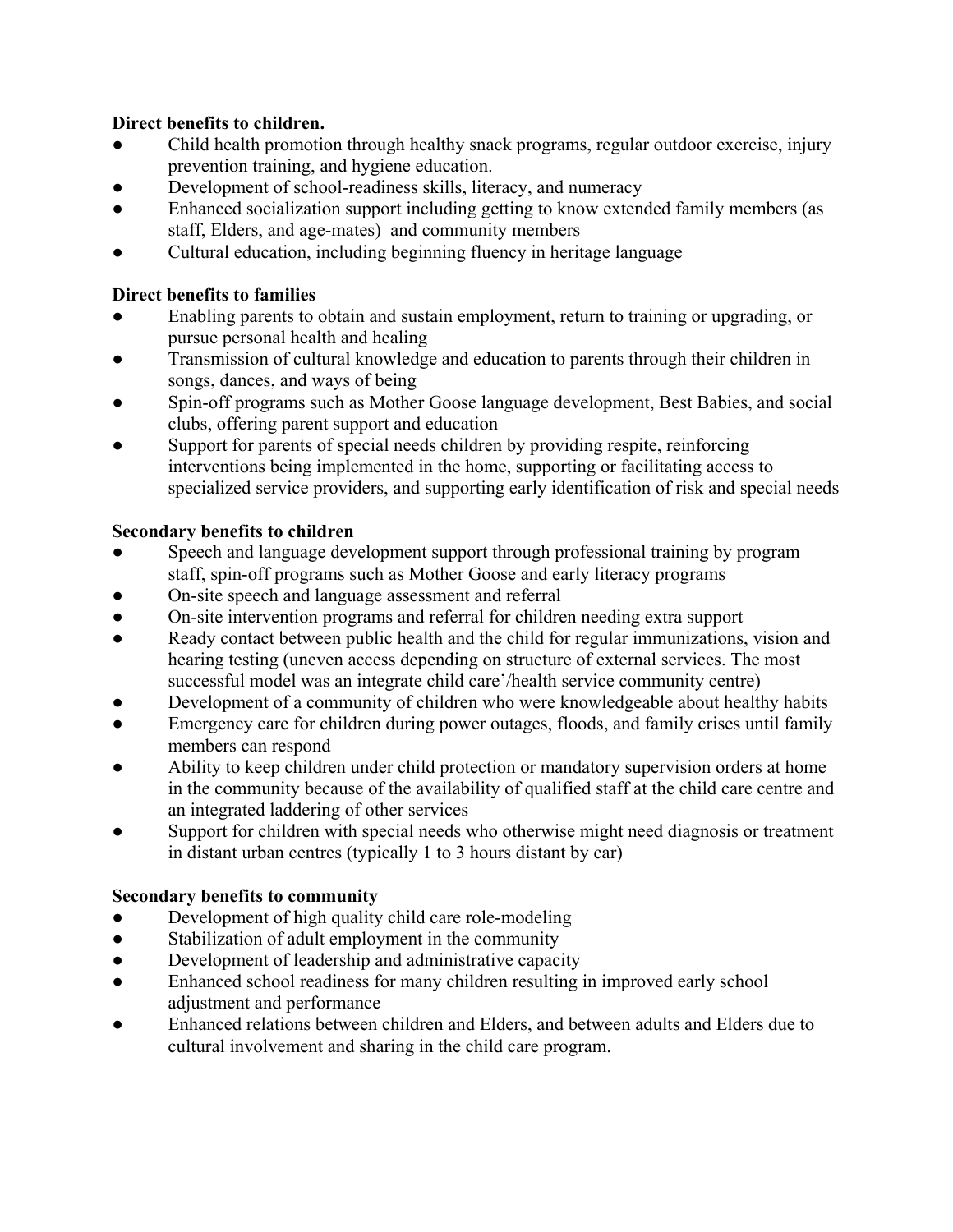## **Enabling conditions for community-driven program success**

Earlier findings of research (see [www.ecdip.org/publications](http://www.ecdip.org/publications)) has shown that enabling conditions for successful First Nations capacity building initiatives designed to increase child and family services include:

- Financial, administrative, and community commitment to children, youth and families
- Start-up funds or access to resources
- A key visionary person who 'stays the course' in spite of setbacks or challenges
- At least one mentor present throughout who can lead the way and provide expertise
- Interpersonal bonding and trust (friendships)
- Rigor and accountability (e.g., through an accredited training program and/or efforts to achieve program licensing)
- Child care and family support for those at work
- A culturally sensitive, appropriate training program and ongoing professional development.

# **Key Principles for community-empowering program implementation**

The current research led to the identification of the following characteristics of thriving community-based programs of support for young children's development:

- Service models are holistic and population-based, providing developmental, social, health, and cultural programs as well as 'special needs' 'children-at-risk' and 'special needs' supports
- Programs are co-located with cultural meeting places and community kitchens, serving as a 'hook' for attracting and retaining a broad representation of community members
- Community members are extensively involvement from the beginning of delivering training program staff, planning and implementing services, serving as a hook for sustained community commitment to and participation in the programs.
- Families are conceptualized as the central organizing focus for delivery of services, such that the well-being of young children is seen as dependent upon and contributing to family well-being. Family centred practice is a preferred model in most Aboriginal communities.

# **Family and community driven programs and services**

In the research study, a high level of agreement was found among community interviewees regarding the importance of building cultural self-esteem and developing a community-wide knowledge of their culture and heritage language. They emphasized that for practitioners coming in to a First Nations community to work from, it is critical for them to learn about the cultural beliefs, practices and way of being of the families and communities served, being aware of diversity within and between communities, and developing and providing programs and services that are family and community driven. In Aboriginal Head Start, as well, a family centred approach has been found to be the more culturally appropriate and effective program focus than a focus on children as individuals. Some have argued that for First Nations, the community as a whole is the most appropriate unit of analysis. The philosophy of familycentered practice has been recognized as a core principle within the field of early intervention. Key features of family-centered practices are noted below.